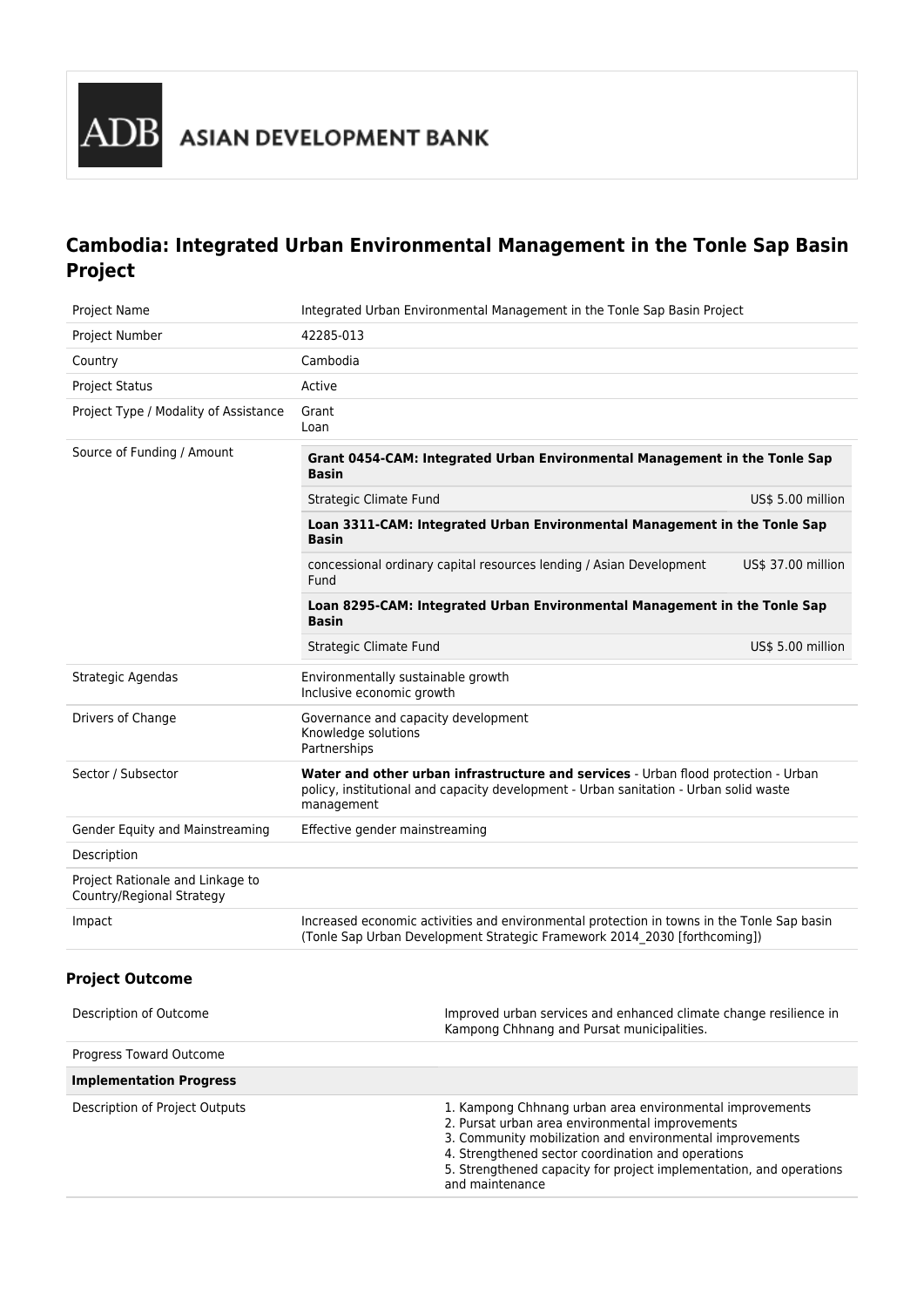Geographical Location

#### **Safeguard Categories**

| Environment              |  |
|--------------------------|--|
| Involuntary Resettlement |  |
| Indigenous Peoples       |  |

## **Summary of Environmental and Social Aspects**

| <b>Environmental Aspects</b>                                      |
|-------------------------------------------------------------------|
| Involuntary Resettlement                                          |
| Indigenous Peoples                                                |
|                                                                   |
| <b>Stakeholder Communication, Participation, and Consultation</b> |
| During Project Design                                             |
| During Project Implementation                                     |

## **Business Opportunities**

| Consulting  | All consultants will be recruited according to ADB's Guidelines on the Use of Consultants (2013, as amended from                                                                                                                                                                                                                                                                                                                                                                                                                                                                              |
|-------------|-----------------------------------------------------------------------------------------------------------------------------------------------------------------------------------------------------------------------------------------------------------------------------------------------------------------------------------------------------------------------------------------------------------------------------------------------------------------------------------------------------------------------------------------------------------------------------------------------|
| Services    | time to time).                                                                                                                                                                                                                                                                                                                                                                                                                                                                                                                                                                                |
| Procurement | All procurement of goods and works will be undertaken in accordance with ADB's Procurement Guidelines (2015,<br>as amended from time to time). International competitive bidding procedures will be used for civil works<br>contracts estimated to cost \$3 million or more, and supply contracts valued at \$1 million or higher. Shopping will<br>be used for contracts for procurement of works and equipment worth less than \$100,000. In cases where NCB will<br>be used, the first NCB contract will be reviewed and approved by ADB. All succeeding contracts will be post<br>review. |

#### **Responsible Staff**

| Responsible ADB Officer    | Kamal, Sameer A.                                                                                                                    |
|----------------------------|-------------------------------------------------------------------------------------------------------------------------------------|
| Responsible ADB Department | Southeast Asia Department                                                                                                           |
| Responsible ADB Division   | Urban Development and Water Division, SERD                                                                                          |
| <b>Executing Agencies</b>  | Ministry of Public Works and Transport<br>4th Floor Eastern Building<br>Corner Norodom Boulevard Street 106<br>Phnom Penh, Cambodia |

## **Timetable**

| <b>Concept Clearance</b>   | $\overline{\phantom{a}}$   |
|----------------------------|----------------------------|
| Fact Finding               | 22 Jan 2014 to 03 Feb 2014 |
| MRM                        | 05 Aug 2014                |
| Approval                   | 10 Nov 2015                |
| <b>Last Review Mission</b> | $\overline{\phantom{0}}$   |
| Last PDS Update            | 10 Sep 2015                |

## **Grant 0454-CAM**

| <b>Milestones</b> |                     |                         |             |                |               |
|-------------------|---------------------|-------------------------|-------------|----------------|---------------|
|                   | <b>Signing Date</b> | <b>Effectivity Date</b> |             | <b>Closing</b> |               |
| <b>Approval</b>   |                     |                         | Original    | <b>Revised</b> | <b>Actual</b> |
| 10 Nov 2015       | 22 Dec 2015         | 02 Mar 2016             | 30 Apr 2023 | $\sim$         | $\sim$        |